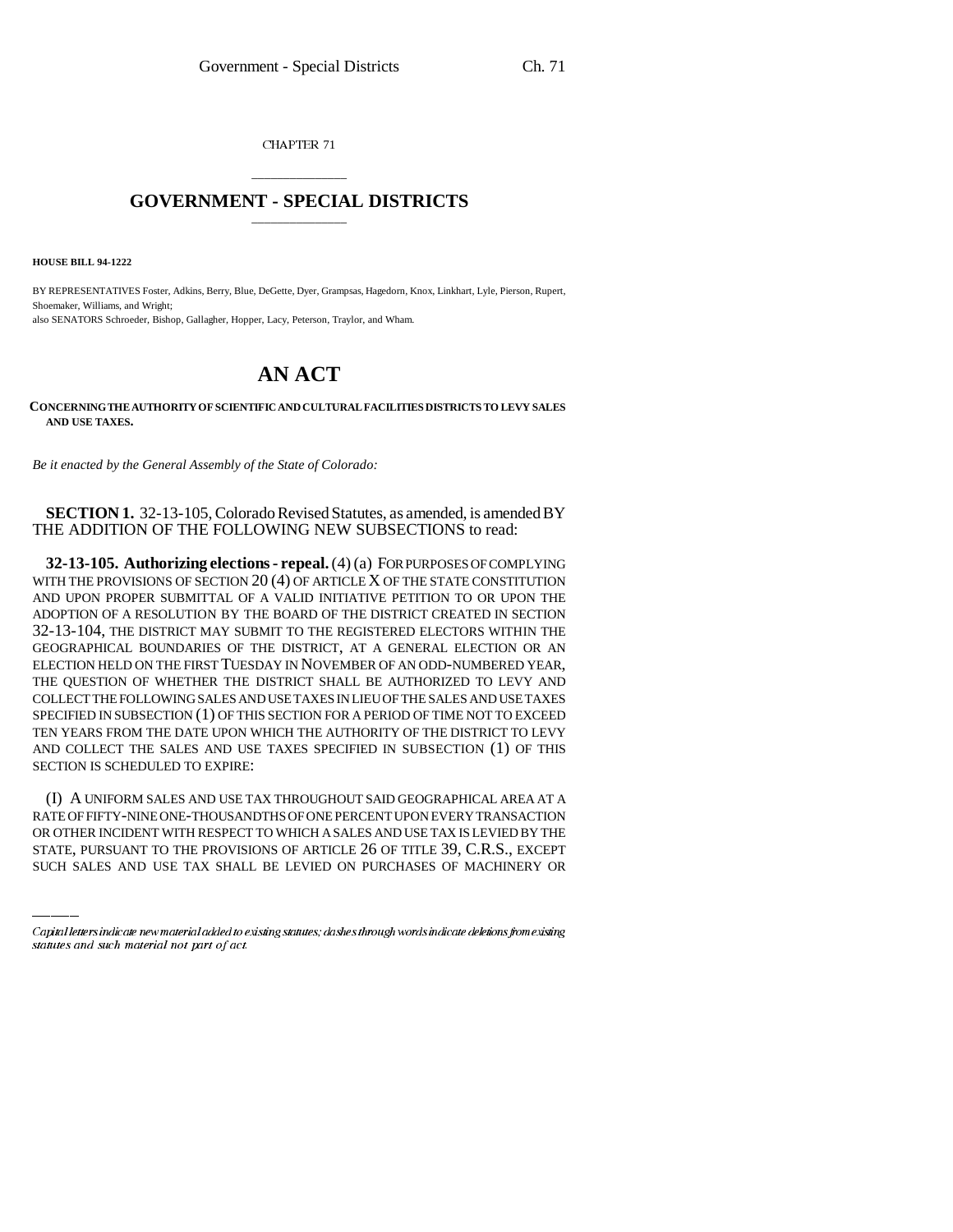#### Ch. 71 Government - Special Districts

MACHINE TOOLS WHICH ARE OTHERWISE EXEMPT PURSUANT TO SECTION 39-26-114 (11),C.R.S., TO THE EXTENT SUCH PURCHASES ARE SUBJECT TO A SALES AND USE TAX LEVIED BY THE REGIONAL TRANSPORTATION DISTRICT PURSUANT TO SECTION 29-2-105 (1) (d), C.R.S., TO BE DISTRIBUTED TO THE DENVER MUSEUM OF NATURAL HISTORY, THE DENVER ZOOLOGICAL GARDENS, THE DENVER ART MUSEUM, AND THE DENVER BOTANICAL GARDENS PURSUANT TO THE PROVISIONS OF SECTION 32-13-107 (3) (a);

(II) A UNIFORM SALES AND USE TAX THROUGHOUT SAID GEOGRAPHICAL AREA AT A RATE OF TWENTY-EIGHT ONE-THOUSANDTHS OF ONE PERCENT UPON EVERY TRANSACTION OR OTHER INCIDENT WITH RESPECT TO WHICH A SALES AND USE TAX IS LEVIED BY THE STATE, PURSUANT TO THE PROVISIONS OF ARTICLE 26 OF TITLE 39, C.R.S., EXCEPT SUCH SALES AND USE TAX SHALL BE LEVIED ON PURCHASES OF MACHINERY OR MACHINE TOOLS WHICH ARE OTHERWISE EXEMPT PURSUANT TO SECTION 39-26-114 (11), C.R.S., TO THE EXTENT SUCH PURCHASES ARE SUBJECT TO A SALES AND USE TAX LEVIED BY THE REGIONAL TRANSPORTATION DISTRICT PURSUANT TO SECTION 29-2-105 (1) (d), C.R.S., TO BE DISTRIBUTED TO SCIENTIFIC AND CULTURAL FACILITIES PURSUANT TO THE PROVISIONS OF SECTION 32-13-107 (3) (b);

(III) A UNIFORM SALES AND USE TAX THROUGHOUT SAID GEOGRAPHICAL AREA AT A RATE OF THIRTEEN ONE-THOUSANDTHS OF ONE PERCENT UPON EVERY TRANSACTION OR OTHER INCIDENT WITH RESPECT TO WHICH A SALES AND USE TAX IS LEVIED BY THE STATE, PURSUANT TO THE PROVISIONS OF ARTICLE 26 OF TITLE 39, C.R.S., EXCEPT SUCH SALES AND USE TAX SHALL BE LEVIED ON PURCHASES OF MACHINERY OR MACHINE TOOLS WHICH ARE OTHERWISE EXEMPT PURSUANT TO SECTION 39-26-114 (11),C.R.S., TO THE EXTENT SUCH PURCHASES ARE SUBJECT TO A SALES AND USE TAX LEVIED BY THE REGIONAL TRANSPORTATION DISTRICT PURSUANT TO SECTION 29-2-105 (1) (d), C.R.S., TO BE DISTRIBUTED TO SCIENTIFIC AND CULTURAL FACILITIES PURSUANT TO THE PROVISIONS OF SECTION 32-13-107 (3) (c).

(b) SUCH RESOLUTION OR THE SUMMARY FOR SUCH PETITION SHALL INCLUDE, BUT SHALL NOT BE LIMITED TO, THE FOLLOWING STATEMENTS:

(I) THAT THE DISTRICT WOULD LEVY AND COLLECT THE SALES AND USE TAXES SPECIFIED IN PARAGRAPH (a) OF THIS SUBSECTION (4) FOR A PERIOD OF TIME NOT TO EXCEED TEN YEARS FROM THE DATE UPON WHICH THE AUTHORITY OF THE DISTRICT TO LEVY AND COLLECT THE SALES AND USE TAXES SPECIFIED IN SUBSECTION (1) OF THIS SECTION IS SCHEDULED TO EXPIRE; AND

(II) THE MONTH, DAY, AND YEAR ON WHICH THE AUTHORITY OF THE DISTRICT TO LEVY AND COLLECT THE SALES AND USE TAXES SPECIFIED IN PARAGRAPH (a) OF THIS SUBSECTION (4) SHALL EXPIRE.

(c) THE DISTRICT MAY SUBMIT THE QUESTION SET FORTH IN PARAGRAPH (a) OF THIS SUBSECTION (4) TO THE REGISTERED ELECTORS OF THE DISTRICT:

(I) AFTER BEING PRESENTED WITH A PETITION REQUESTING THE SUBMITTAL OF THE QUESTION WHICH IS SIGNED BY THE REGISTERED ELECTORS WITHIN THE GEOGRAPHICAL BOUNDARIES OF THE DISTRICT IN AN AMOUNT EQUAL TO AT LEAST FIVE PERCENT OF THE TOTAL NUMBER OF VOTES CAST WITHIN THE GEOGRAPHICAL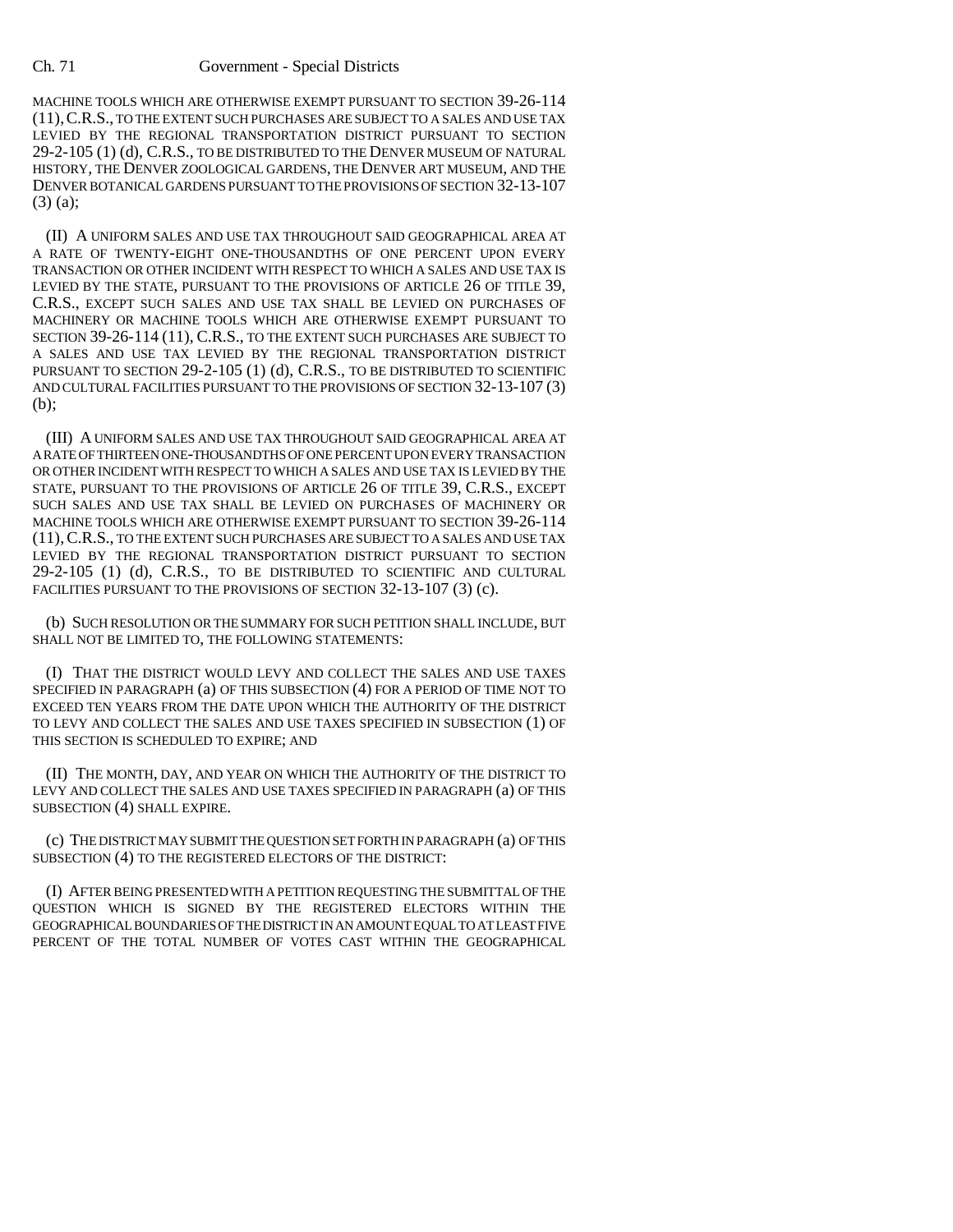BOUNDARIES OF THE DISTRICT FOR ALL CANDIDATES FOR THE OFFICE OF SECRETARY OF STATE AT THE PREVIOUS GENERAL ELECTION AND AFTER VERIFICATION OF THE SIGNATURES ON THE PETITION BY THE SECRETARY OF STATE IN ACCORDANCE WITH SUBSECTION (7) OF THIS SECTION; OR

(II) AFTER THE ADOPTION OF A RESOLUTION BY THE BOARD OF THE DISTRICT.

(d) (I) EXCEPT AS OTHERWISE PROVIDED IN SUBPARAGRAPH (III) OF THIS PARAGRAPH (d), AT THE ELECTION, THE QUESTION APPEARING ON THE BALLOT SHALL BE AS FOLLOWS:

"SHALL THERE BE AN EXTENSION UNTIL (MONTH, DAY, AND YEAR) OF THE AGGREGATE 0.1 PERCENT SALES AND USE TAXES CURRENTLY LEVIEDANDCOLLECTEDBYTHEDENVERMETROPOLITANSCIENTIFIC AND CULTURAL FACILITIES DISTRICT WHICH ARE SCHEDULED TO EXPIRE ON (MONTH, DAY, AND YEAR) AND WHICH PROVIDE A MAXIMUM AMOUNT OF (DOLLAR AMOUNT OF DISTRICT'S FISCAL YEAR SPENDING LIMIT FOR CURRENT FISCAL YEAR) IN (CURRENT FISCAL YEAR) AND A MAXIMUM AMOUNT OF (DOLLAR AMOUNT OF DISTRICT'S FISCAL YEAR SPENDING LIMIT FOR CURRENT FISCAL YEAR) AS ADJUSTED FOR INFLATION AND LOCAL GROWTH FOR EACH FISCAL YEAR AFTER THE CURRENT FISCAL YEAR FOR ASSISTING SCIENTIFIC AND CULTURAL FACILITIES WITHIN THE DISTRICT WHILE MODIFYING THE RATES OF THE THREE INDIVIDUAL SALES AND USE TAXES COLLECTED BY THE DISTRICT AS FOLLOWS: DECREASING THE .065 PERCENT SALES AND USE TAX TO .059 PERCENT; INCREASING THE .025 PERCENTSALES AND USE TAX TO.028 PERCENT; AND INCREASING THE .010 PERCENT SALES AND USE TAX TO .013 PERCENT?"

(II) EXCEPT AS OTHERWISE PROVIDED IN SUBPARAGRAPH (III) OF THIS PARAGRAPH (d), THE BALLOT TITLE SHALL BE A STATEMENT OF THE LANGUAGE INCLUDED IN THE QUESTION SET FORTH IN SUBPARAGRAPH (I) OF THIS PARAGRAPH (d); EXCEPT THAT THE WORDS "SHALL THERE BE" SHALL NOT BE INCLUDED IN THE STATEMENT, AND THE STATEMENT SHALL END WITH A PERIOD INSTEAD OF A QUESTION MARK.

(III) THE BALLOT QUESTION SPECIFIED IN SUBPARAGRAPH (I) OF THIS PARAGRAPH (d) AND THE BALLOT TITLE SPECIFIED IN SUBPARAGRAPH (II) OF THIS PARAGRAPH (d) MAY BE MODIFIED BY THE PROPONENTS OF AN INITIATIVE PETITION OR THE BOARD OF THE DISTRICT, AS APPLICABLE, ONLY TO THE EXTENT NECESSARY TO CONFORM TO THE REQUIREMENTS OF ANY FINAL DECISION OF A DISTRICT OR APPELLATE COURT REGARDING THE LEGAL REQUIREMENTS FOR BALLOT QUESTIONS AND TITLES.

(IV) IF AT ANY ELECTION A MAJORITY OF THE REGISTERED ELECTORS WITHIN THE GEOGRAPHICAL BOUNDARIES OF THE DISTRICT VOTING ON THE QUESTION VOTE AFFIRMATIVELY ON THE QUESTION AUTHORIZING THE DISTRICT TO LEVY AND COLLECT THE SALES AND USE TAXES SPECIFIED IN PARAGRAPH (a) OF THIS SUBSECTION (4) UNTIL THE DATE SPECIFIED IN THE QUESTION, THEN THE SALES AND USE TAXES SHALL BE LEVIED, COLLECTED, AND DISTRIBUTED AS PROVIDED FOR IN THIS ARTICLE UNTIL SAID DATE.

(5) (a) FOR PURPOSES OF COMPLYING WITH THE PROVISIONS OF SECTION 20 (4) OF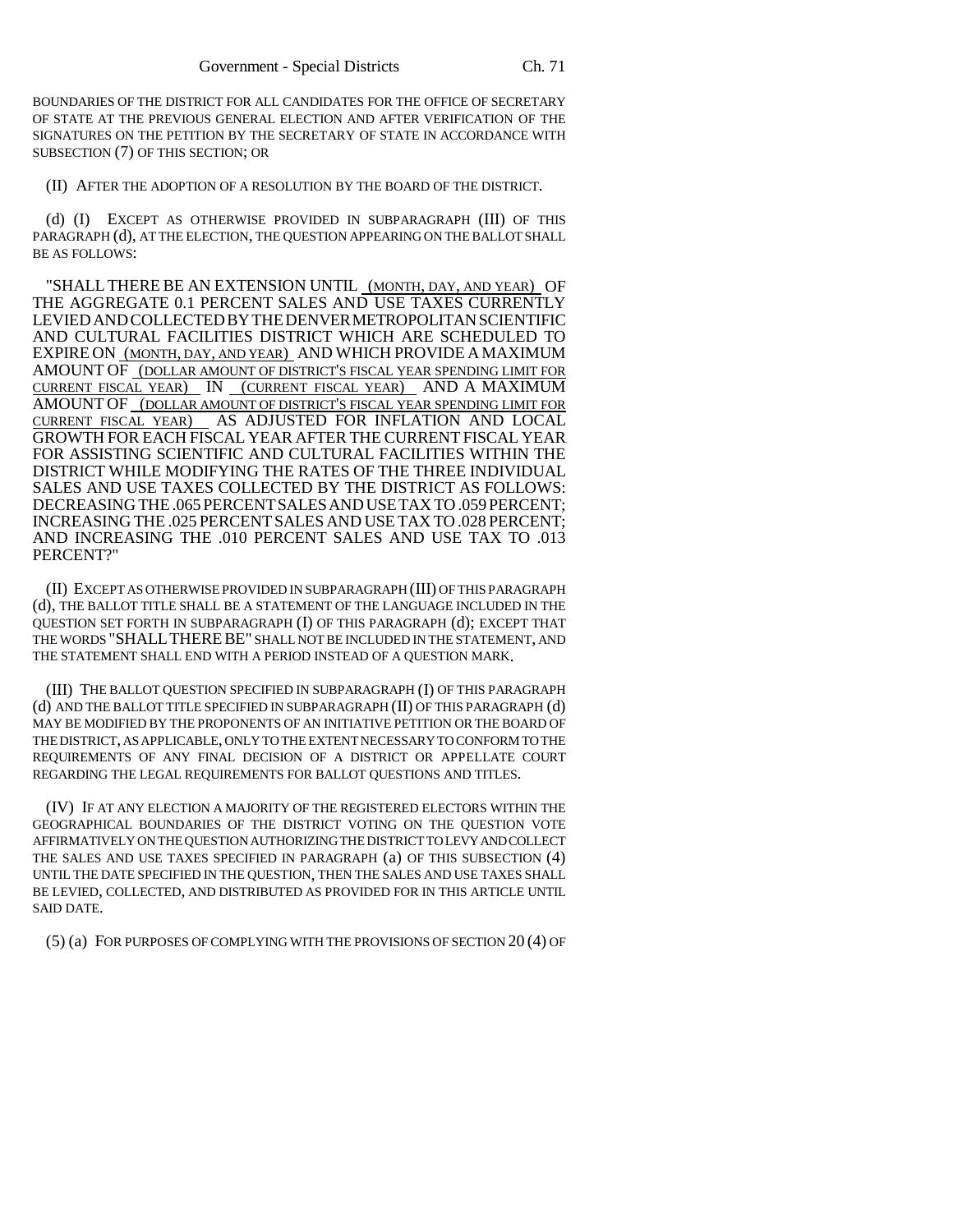ARTICLE X OF THE STATE CONSTITUTION AND UPON PROPER SUBMITTAL OF A VALID INITIATIVE PETITION TO OR UPON THE ADOPTION OF A RESOLUTION BY THE BOARD OF THE DISTRICT CREATED IN SECTION 32-13-104, THE DISTRICT MAY SUBMIT TO THE REGISTERED ELECTORS WITHIN THE GEOGRAPHICAL BOUNDARIES OF THE DISTRICT, AT A GENERAL ELECTION OR AN ELECTION HELD ON THE FIRST TUESDAY IN NOVEMBER OF AN ODD-NUMBERED YEAR, THE QUESTION OF WHETHER THE DISTRICT SHALL BE AUTHORIZED TO CONTINUE THE LEVY AND COLLECTION OF THE SALES AND USE TAXES SPECIFIED IN PARAGRAPH (a) OF SUBSECTION (4) OF THIS SECTION FOR A PERIOD OF TIME NOT TO EXCEED TEN YEARS FROM THE DATE UPON WHICH THE AUTHORITY OF THE DISTRICT TO LEVY AND COLLECT THE SALES AND USE TAXES IS SCHEDULED TO EXPIRE.

(b) SUCH RESOLUTION OR THE SUMMARY FOR SUCH PETITION SHALL INCLUDE, BUT SHALL NOT BE LIMITED TO, THE FOLLOWING STATEMENTS:

(I) THAT THE DISTRICT WOULD CONTINUE TO LEVY AND COLLECT THE SALES AND USE TAXES SPECIFIED IN PARAGRAPH (a) OF SUBSECTION (4) OF THIS SECTION FOR A PERIOD OF TIME NOT TO EXCEED TEN YEARS FROM THE DATE UPON WHICH THE AUTHORITY OF THE DISTRICT TO LEVY AND COLLECT THE SALES AND USE TAXES IS SCHEDULED TO EXPIRE; AND

(II) THE MONTH, DAY, AND YEAR ON WHICH THE AUTHORITY OF THE DISTRICT TO LEVY AND COLLECT THE SALES AND USE TAXES SHALL EXPIRE.

(c) THE DISTRICT MAY SUBMIT THE QUESTION SET FORTH IN PARAGRAPH (a) OF THIS SUBSECTION (5) TO THE REGISTERED ELECTORS OF THE DISTRICT:

(I) AFTER BEING PRESENTED WITH A PETITION REQUESTING THE SUBMITTAL OF THE QUESTION WHICH IS SIGNED BY REGISTERED ELECTORS WITHIN THE GEOGRAPHICAL BOUNDARIES OF THE DISTRICT IN AN AMOUNT EQUAL TO AT LEAST FIVE PERCENT OF THE TOTAL NUMBER OF VOTES CAST WITHIN THE GEOGRAPHICAL BOUNDARIES OF THE DISTRICT FOR ALL CANDIDATES FOR THE OFFICE OF SECRETARY OF STATE AT THE PREVIOUS GENERAL ELECTION AND AFTER VERIFICATION OF THE SIGNATURES ON THE PETITION BY THE SECRETARY OF STATE IN ACCORDANCE WITH SUBSECTION (7) OF THIS SECTION; OR

(II) AFTER THE ADOPTION OF A RESOLUTION BY THE BOARD OF THE DISTRICT.

(d) (I) EXCEPT AS OTHERWISE PROVIDED IN SUBPARAGRAPH (III) OF THIS PARAGRAPH (d), AT THE ELECTION, THE QUESTION APPEARING ON THE BALLOT SHALL BE AS FOLLOWS:

"SHALL THERE BE AN EXTENSION UNTIL (MONTH, DAY, AND YEAR) OF THE AGGREGATE 0.1 PERCENT SALES AND USE TAXES CURRENTLY LEVIEDANDCOLLECTEDBYTHEDENVERMETROPOLITANSCIENTIFIC AND CULTURAL FACILITIES DISTRICT WHICH ARE SCHEDULED TO EXPIRE ON (MONTH, DAY, AND YEAR) AND WHICH PROVIDE AMAXIMUM AMOUNT OF (DOLLAR AMOUNT OF DISTRICT'S FISCAL YEAR SPENDING LIMIT FOR CURRENT FISCAL YEAR) IN (CURRENT FISCAL YEAR) AND A MAXIMUM AMOUNT OF (DOLLAR AMOUNT OF DISTRICT'S FISCAL YEAR SPENDING LIMIT FOR CURRENT FISCAL YEAR) AS ADJUSTED FOR INFLATION AND LOCAL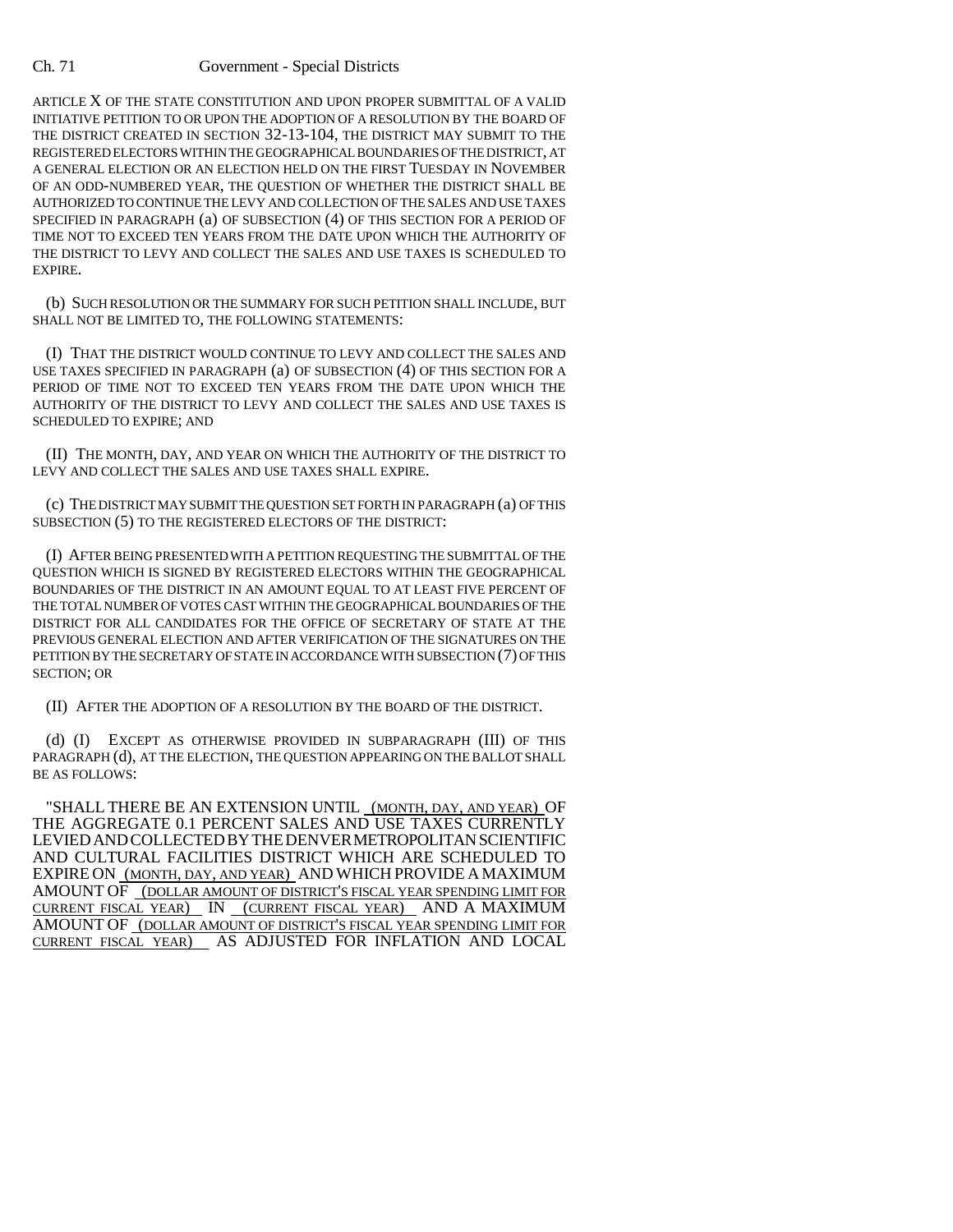GROWTH FOR EACH FISCAL YEAR AFTER THE CURRENT FISCAL YEAR FOR ASSISTING SCIENTIFIC AND CULTURAL FACILITIES WITHIN THE DISTRICT?"

(II) EXCEPT AS OTHERWISE PROVIDED IN SUBPARAGRAPH (III) OF THIS PARAGRAPH (d), THE BALLOT TITLE SHALL BE A STATEMENT OF THE LANGUAGE INCLUDED IN THE QUESTION SET FORTH IN SUBPARAGRAPH (I) OF THIS PARAGRAPH (d); EXCEPT THAT THE WORDS "SHALLTHEREBE" SHALL NOT BE INCLUDED IN THE STATEMENT, AND THE STATEMENT SHALL END WITH A PERIOD INSTEAD OF A QUESTION MARK.

(III) THE BALLOT QUESTION SPECIFIED IN SUBPARAGRAPH (I) OF THIS PARAGRAPH (d) AND THE BALLOT TITLE SPECIFIED IN SUBPARAGRAPH (II) OF THIS PARAGRAPH (d) MAY BE MODIFIED BY THE PROPONENTS OF AN INITIATIVE PETITION OR THE BOARD OF THE DISTRICT, AS APPLICABLE, ONLY TO THE EXTENT NECESSARY TO CONFORM TO THE REQUIREMENTS OF ANY FINAL DECISION OF A DISTRICT OR APPELLATE COURT REGARDING THE LEGAL REQUIREMENTS FOR BALLOT QUESTIONS AND TITLES.

(IV) IF AT ANY ELECTION A MAJORITY OF THE REGISTERED ELECTORS WITHIN THE GEOGRAPHICAL BOUNDARIES OF THE DISTRICT VOTING ON THE QUESTION VOTE AFFIRMATIVELY ON THE QUESTION AUTHORIZING THE DISTRICT TO CONTINUE THE LEVY AND COLLECTION OF THE SALES AND USE TAXES SPECIFIED IN PARAGRAPH (a) OF SUBSECTION (4) OF THIS SECTION UNTIL THE DATE SPECIFIED IN THE QUESTION, THEN SUCH SALES AND USE TAXES SHALL CONTINUE TO BE LEVIED, COLLECTED, AND DISTRIBUTED AS PROVIDED FOR IN THIS ARTICLE UNTIL SAID DATE.

(e) THE PROVISIONS OF THIS SUBSECTION (5) SHALL BE APPLICABLE ONLY IF PRIOR VOTER APPROVAL HAS BEEN OBTAINED TO LEVY AND COLLECT THE SALES AND USE TAXES SPECIFIED IN PARAGRAPH (a) OF SUBSECTION (4) OF THIS SECTION.

(6) (a) FOR PURPOSES OF COMPLYING WITH THE PROVISIONS OF SECTION 20 (4) OF ARTICLE X OF THE STATE CONSTITUTION AND UPON PROPER SUBMITTAL OF A VALID INITIATIVE PETITION TO OR UPON THE ADOPTION OF A RESOLUTION BY THE BOARD OF THE DISTRICT CREATED IN SECTION 32-13-104, THE DISTRICT MAY SUBMIT TO THE REGISTERED ELECTORS WITHIN THE GEOGRAPHICAL BOUNDARIES OF THE DISTRICT, AT A GENERAL ELECTION OR AN ELECTION HELD ON THE FIRST TUESDAY IN NOVEMBER OF AN ODD-NUMBERED YEAR, THE QUESTION OF WHETHER THE DISTRICT SHALL BE AUTHORIZED TO CONTINUE THE LEVY AND COLLECTION OF THE SALES AND USE TAXES SPECIFIED IN SUBSECTION (1) OF THIS SECTION FOR A PERIOD OF TIME NOT TO EXCEED TEN YEARS FROM THE DATE UPON WHICH THE AUTHORITY OF THE DISTRICT TO LEVY AND COLLECT THE SALES AND USE TAXES IS SCHEDULED TO EXPIRE.

(b) SUCH PETITION OR THE SUMMARY FOR SUCH PETITION SHALL INCLUDE, BUT SHALL NOT BE LIMITED TO, THE FOLLOWING STATEMENTS:

(I) THAT THE DISTRICT WOULD CONTINUE TO LEVY AND COLLECT THE SALES AND USE TAXES SPECIFIED IN SUBSECTION (1) OF THIS SECTION FOR A PERIOD OF TIME NOT TO EXCEED TEN YEARS FROM THE DATE UPON WHICH THE AUTHORITY OF THE DISTRICT TO LEVY AND COLLECT THE SALES AND USE TAXES IS SCHEDULED TO EXPIRE; AND

(II) THE MONTH, DAY, AND YEAR ON WHICH THE AUTHORITY OF THE DISTRICT TO LEVY AND COLLECT THE SALES AND USE TAXES SHALL EXPIRE.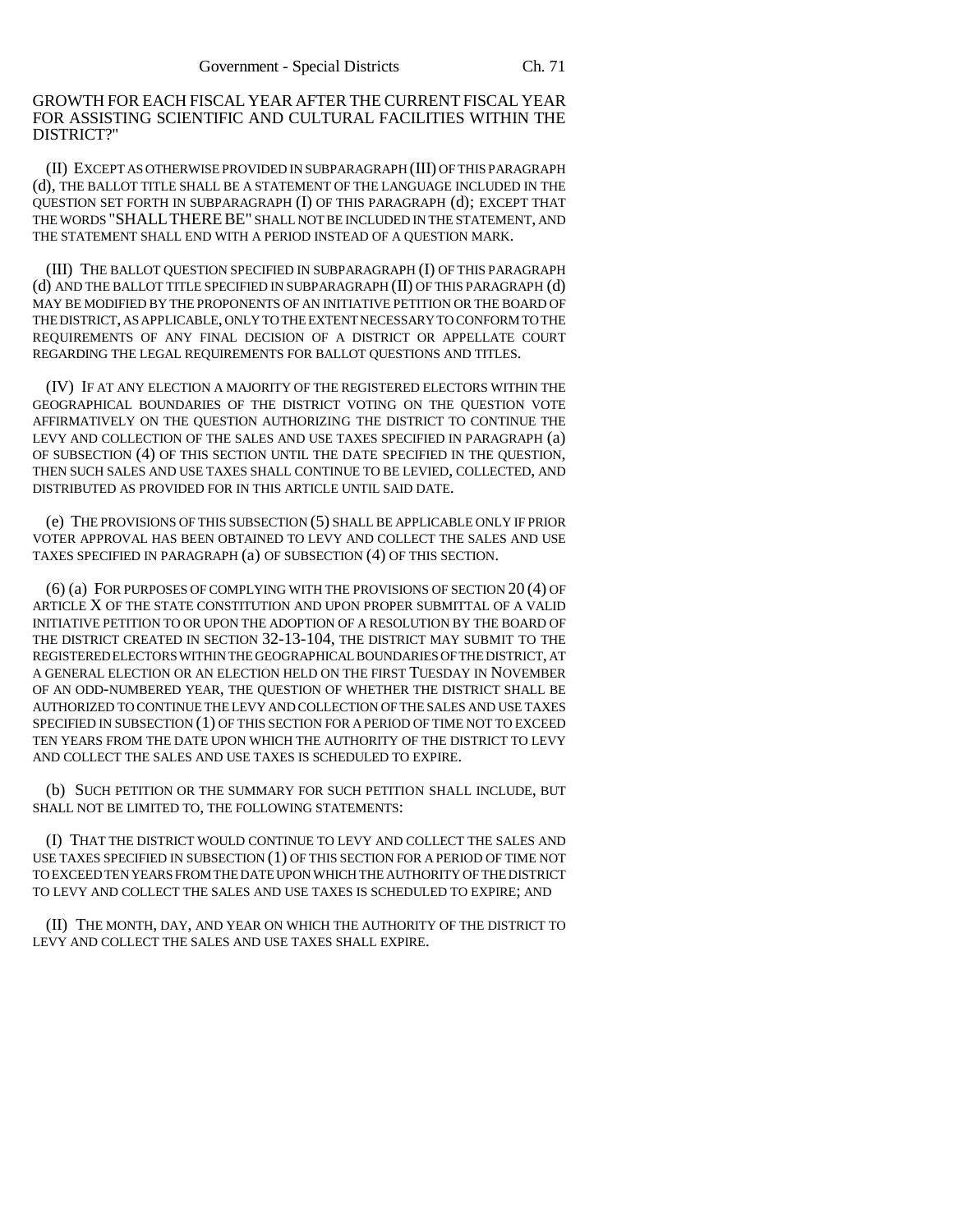(c) THE DISTRICT MAY SUBMIT THE QUESTION SET FORTH IN PARAGRAPH (a) OF THIS SUBSECTION (6) TO THE REGISTERED ELECTORS OF THE DISTRICT:

(I) AFTER BEING PRESENTED WITH A PETITION REQUESTING THE SUBMITTAL OF THE QUESTION WHICH IS SIGNED BY REGISTERED ELECTORS WITHIN THE GEOGRAPHICAL BOUNDARIES OF THE DISTRICT IN AN AMOUNT EQUAL TO AT LEAST FIVE PERCENT OF THE TOTAL NUMBER OF VOTES CAST WITHIN THE GEOGRAPHICAL BOUNDARIES OF THE DISTRICT FOR ALL CANDIDATES FOR THE OFFICE OF SECRETARY OF STATE AT THE PREVIOUS GENERAL ELECTION AND AFTER VERIFICATION OF THE SIGNATURES ON THE PETITION BY THE SECRETARY OF STATE IN ACCORDANCE WITH SUBSECTION (7) OF THIS SECTION; OR

(II) AFTER THE ADOPTION OF A RESOLUTION BY THE BOARD OF THE DISTRICT.

(d) (I) EXCEPT AS OTHERWISE PROVIDED IN SUBPARAGRAPH (III) OF THIS PARAGRAPH (d), AT THE ELECTION, THE QUESTION APPEARING ON THE BALLOT SHALL BE AS FOLLOWS:

"SHALL THERE BE AN EXTENSION UNTIL (MONTH, DAY, AND YEAR) OF THE AGGREGATE 0.1 PERCENT SALES AND USE TAXES CURRENTLY LEVIEDANDCOLLECTEDBYTHEDENVERMETROPOLITANSCIENTIFIC AND CULTURAL FACILITIES DISTRICT WHICH ARE SCHEDULED TO EXPIRE ON (MONTH, DAY, AND YEAR) AND WHICH PROVIDE AMAXIMUM AMOUNT OF (DOLLAR AMOUNT OF DISTRICT'S FISCAL YEAR SPENDING LIMIT FOR CURRENT FISCAL YEAR) IN (CURRENT FISCAL YEAR) AND A MAXIMUM AMOUNT OF (DOLLAR AMOUNT OF DISTRICT'S FISCAL YEAR SPENDING LIMIT FOR CURRENT FISCAL YEAR) AS ADJUSTED FOR INFLATION AND LOCAL GROWTH FOR EACH FISCAL YEAR AFTER THE CURRENT FISCAL YEAR FOR ASSISTING SCIENTIFIC AND CULTURAL FACILITIES WITHIN THE DISTRICT?"

(II) EXCEPT AS OTHERWISE PROVIDED IN SUBPARAGRAPH (III) OF THIS PARAGRAPH (d), THE BALLOT TITLE SHALL BE A STATEMENT OF THE LANGUAGE INCLUDED IN THE QUESTION SET FORTH IN SUBPARAGRAPH (I) OF THIS PARAGRAPH (d); EXCEPT THAT THE WORDS "SHALLTHEREBE" SHALL NOT BE INCLUDED IN THE STATEMENT, AND THE STATEMENT SHALL END WITH A PERIOD INSTEAD OF A QUESTION MARK.

(III) THE BALLOT QUESTION SPECIFIED IN SUBPARAGRAPH (I) OF THIS PARAGRAPH (d) AND THE BALLOT TITLE SPECIFIED IN SUBPARAGRAPH (II) OF THIS PARAGRAPH (d) MAY BE MODIFIED BY THE PROPONENTS OF AN INITIATIVE PETITION OR THE BOARD OF THE DISTRICT, AS APPLICABLE, ONLY TO THE EXTENT NECESSARY TO CONFORM TO THE REQUIREMENTS OF ANY FINAL DECISION OF A DISTRICT OR APPELLATE COURT REGARDING THE LEGAL REQUIREMENTS FOR BALLOT QUESTIONS AND TITLES.

(IV) IF AT ANY ELECTION A MAJORITY OF THE REGISTERED ELECTORS WITHIN THE GEOGRAPHICAL BOUNDARIES OF THE DISTRICT VOTING ON THE QUESTION VOTE AFFIRMATIVELY ON THE QUESTION AUTHORIZING THE DISTRICT TO CONTINUE THE LEVY AND COLLECTION OF THE SALES AND USE TAXES SPECIFIED IN SUBSECTION (1) OF THIS SECTION UNTIL THE DATE SPECIFIED IN THE QUESTION, THEN SUCH SALES AND USE TAXES SHALL CONTINUE TO BE LEVIED, COLLECTED, AND DISTRIBUTED AS PROVIDED FOR IN THIS ARTICLE UNTIL SAID DATE.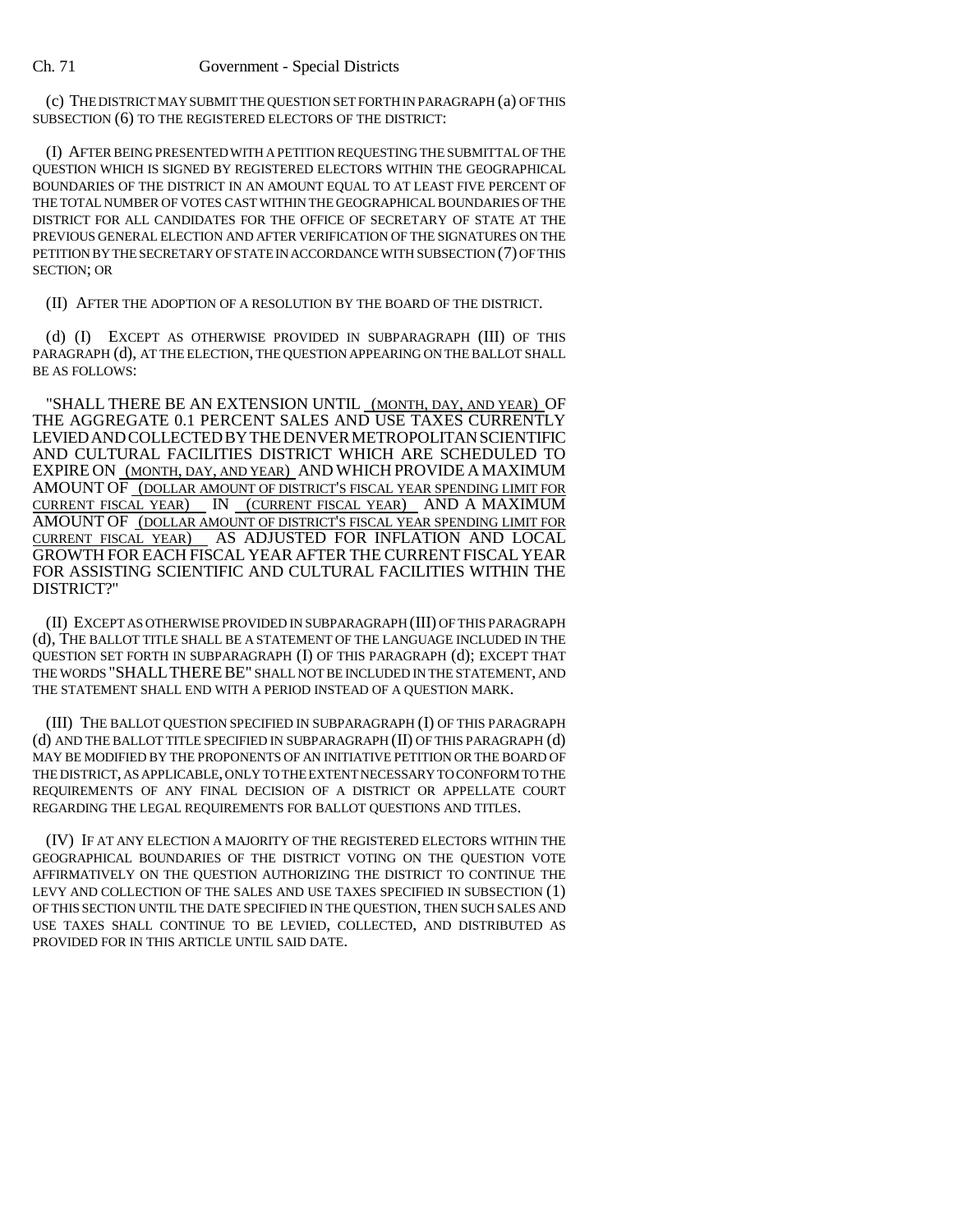(e) THIS SUBSECTION (6) SHALL TAKE EFFECT JANUARY 1, 1995.

(f) THIS SUBSECTION (6) IS REPEALED, EFFECTIVE AS OF SUCH TIME AS A MAJORITY OF THE ELECTORS WITHIN THE GEOGRAPHICAL BOUNDARIES OF THE DISTRICT VOTING ON THE QUESTION SET FORTH IN SUBSECTION (4) OF THIS SECTION VOTE AFFIRMATIVELY ON SAID QUESTION.

(7) (a) THE PROVISIONS OF ARTICLE 40 OF TITLE 1, C.R.S., REGARDING THE FOLLOWING SUBJECT MATTER SHALL APPLY TO PETITIONS WHICH MAY BE SUBMITTED PURSUANT TO SUBSECTION (4), (5), OR (6) OF THIS SECTION: FORM REQUIREMENTS AND APPROVAL; CIRCULATION OF PETITIONS; ELECTOR INFORMATION AND SIGNATURES ON PETITIONS; AFFIDAVITS AND REQUIREMENTS OF CIRCULATORS OF PETITIONS; AND VERIFICATION OF SIGNATURES, INCLUDING BUT NOT LIMITED TO CURE OF AN INSUFFICIENCY OF SIGNATURES AND PROTESTS REGARDING SUFFICIENCY STATEMENTS AND PROCEDURES FOR HEARINGS OR FURTHER APPEALS REGARDING SUCH PROTESTS. THE PROVISIONS OF ARTICLE 40 OF TITLE 1, C.R.S., REGARDING REVIEW AND COMMENT, THE SETTING OF A BALLOT TITLE, INCLUDING BUT NOT LIMITED TO THE DUTIES OF THE TITLE BOARD, REHEARINGS, AND APPEALS, AND THE NUMBER OF SIGNATURES REQUIRED SHALL NOT APPLY TO PETITIONS WHICH MAY BE SUBMITTED PURSUANT TO SUBSECTION (4), (5), OR (6) OF THIS SECTION.

(b) ANY PETITION SHALL BE FILED WITH THE SECRETARY OF STATE AT LEAST THREE MONTHS BEFORE THE GENERAL ELECTION OR THE ELECTION HELD ON THE FIRST TUESDAY OF NOVEMBER IN AN ODD-NUMBERED YEAR, WHICHEVER IS APPLICABLE, AT WHICH IT MAY BE VOTED UPON. NOTICE OF ANY QUESTION TO BE SUBMITTED TO THE REGISTERED ELECTORS WITHIN THE GEOGRAPHICAL BOUNDARIES OF THE DISTRICT AFTER VERIFICATION OF THE SIGNATURES ON ANY PETITION FILED WITH THE SECRETARY OF STATE AND AT WHICH ELECTION SUCH QUESTION SHALL BE SUBMITTED SHALL BE FILED BY THE BOARD IN THE OFFICE OF THE SECRETARY OF STATE PRIOR TO FIFTY-FIVE DAYS BEFORE SUCH ELECTION.

(c) NOTICE OF ANY QUESTION TO BE SUBMITTED TO THE REGISTERED ELECTORS WITHIN THE GEOGRAPHICAL BOUNDARIES OF THE DISTRICT UPON THE ADOPTION OF A RESOLUTION BY THE BOARD OF THE DISTRICT PURSUANT TO SUBSECTION (4), (5), OR (6) OF THIS SECTION AND AT WHICH ELECTION SUCH QUESTION SHALL BE SUBMITTED SHALL BE FILED IN THE OFFICE OF THE SECRETARY OF STATE PRIOR TO FIFTY-FIVE DAYS BEFORE SUCH ELECTION.

(8) THE PROVISIONS OF SUBSECTIONS (4) TO (6) OF THIS SECTION SHALL NOT BE APPLICABLE IF THE AUTHORITY OF THE DISTRICT TO LEVY AND COLLECT ANY SALES AND USE TAXES APPROVED BY THE REGISTERED ELECTORS OR TO CONTINUE TO LEVY AND COLLECT ANY SALES AND USE TAXES APPROVED BY THE REGISTERED ELECTORS HAS EXPIRED PURSUANT TO THE PROVISIONS OF THIS ARTICLE.

**SECTION 2.** 32-13-105 (1) and (3), Colorado Revised Statutes, as amended, are amended to read:

**32-13-105. Authorizing elections.** (1) The district created in section 32-13-104 may submit to the registered electors within the geographical boundaries of the district, at one or more general elections, the question of whether the district shall be authorized to levy and collect the following sales AND USE taxes: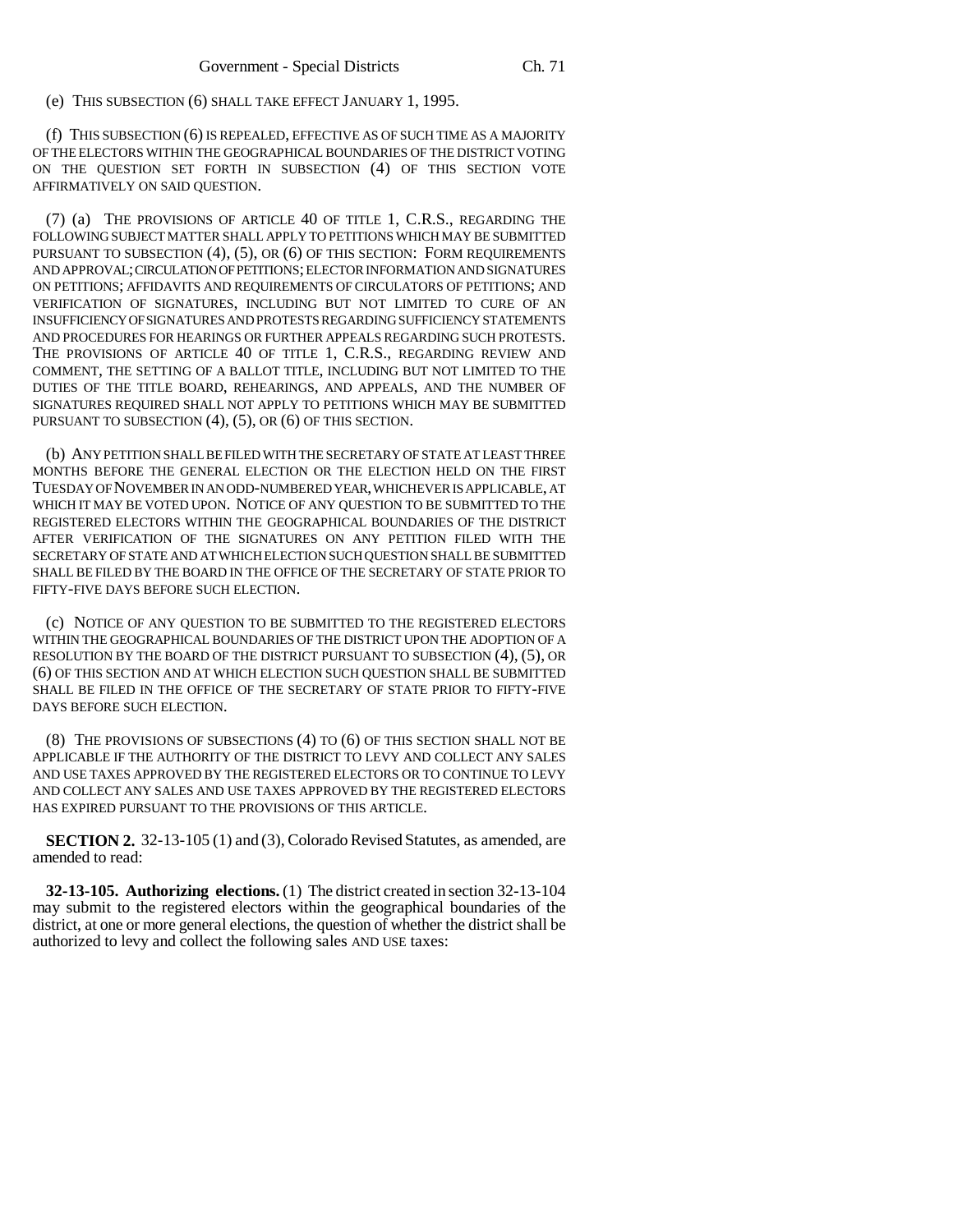#### Ch. 71 Government - Special Districts

(a) A uniform sales AND USE tax throughout said geographical area at a rate of sixty-five one-thousandths of one percent upon every transaction or other incident with respect to which a sales AND USE tax is levied by the state, pursuant to the provisions of article 26 of title 39, C.R.S., except such sales AND USE tax shall be levied on purchases of machinery or machine tools which are otherwise exempt pursuant to section 39-26-114 (11), C.R.S., to the extent such purchases are subject to A sales AND USE tax levied by the regional transportation district pursuant to section 29-2-105 (1) (d), C.R.S., to be distributed to the Denver museum of natural history, the Denver zoological gardens, the Denver art museum, and the Denver botanical gardens, pursuant to the provisions of section 32-13-107 (3) (a);

(b) A uniform sales AND USE tax throughout said geographical area at a rate of twenty-five one-thousandths of one percent upon every transaction or other incident with respect to which a sales AND USE tax is levied by the state, pursuant to the provisions of article 26 of title 39, C.R.S., except such sales AND USE tax shall be levied on purchases of machinery or machine tools which are otherwise exempt pursuant to section 39-26-114 (11), C.R.S., to the extent such purchases are subject to A sales AND USE tax levied by the regional transportation district pursuant to section 29-2-105 (1) (d), C.R.S., to be distributed to scientific and cultural facilities pursuant to the provisions of section 32-13-107 (3) (b);

(c) A uniform sales AND USE tax throughout said geographical area at a rate of ten one-thousandths of one percent upon every transaction or other incident with respect to which a sales AND USE tax is levied by the state, pursuant to the provisions of article 26 of title 39, C.R.S., except such sales AND USE tax shall be levied on purchases of machinery or machine tools which are otherwise exempt pursuant to section 39-26-114 (11), C.R.S., to the extent such purchases are subject to A sales AND USE tax levied by the regional transportation district pursuant to section 29-2-105 (1) (d), C.R.S., to be distributed to scientific and cultural facilities pursuant to the provisions of section  $32-13-107$  (3) (c).

(3) If in any such election a majority of the registered electors within the geographical area of the district voting on the question vote affirmatively on the question authorizing the district to levy and collect the sales AND USE taxes specified in subsection (1) of this section, then such sales AND USE taxes shall be levied and collected as provided for in this article.

**SECTION 3.** 32-13-107 (1) and (2), the introductory portions to 32-13-107 (3), (3) (a), and (3) (a) (I), 32-13-107 (3) (a) (II) and (3) (a) (III), the introductory portions to 32-13-107 (3) (a) (IV), (3) (b), and (3) (b) (I), 32-13-107 (3) (b) (II) (B) and (3) (b) (III), the introductory portions to  $32-13-107$  (3) (b) (IV), (3) (c), and (3) (c) (I), 32-13-107 (3) (c) (III), and the introductory portion to 32-13-107 (3) (c) (IV), Colorado Revised Statutes, as amended, are amended, and the said 32-13-107 is further amended BY THE ADDITION OF A NEW SUBSECTION, to read:

**32-13-107. Sales and use tax imposed - collection - administration of tax use.** (1) (a) EXCEPT AS OTHERWISE PROVIDED IN PARAGRAPH (b) OF THIS SUBSECTION (1), upon the approval of the registered electors pursuant to the provisions of section 32-13-105, the board shall have the power to levy such uniform sales AND USE taxes throughout the district created in section 32-13-104 upon every transaction or other incident with respect to which a sales AND USE tax is levied by the state, pursuant to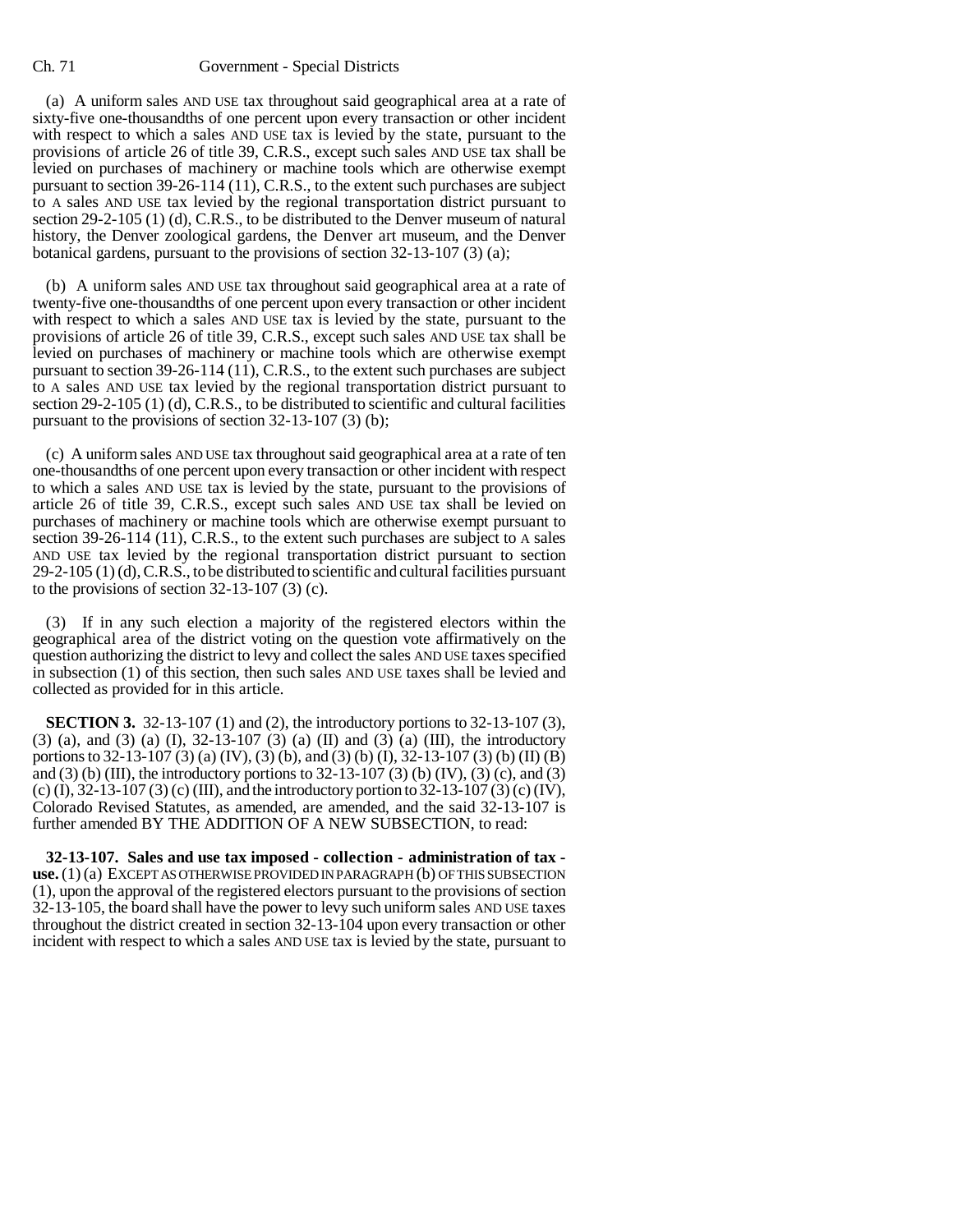the provisions of article 26 of title 39, C.R.S., except such sales AND USE tax shall be levied on purchases of machinery or machine tools which are otherwise exempt pursuant to section 39-26-114 (11), C.R.S., to the extent such purchases are subject to A sales AND USE tax levied by the regional transportation district pursuant to section 29-2-105 (1) (d), C.R.S., on and after the January 1 following the election in which such sales AND USE taxes were approved.

(b) (I) NOTWITHSTANDING ANY LAW TO THE CONTRARY, THE AUTHORITY OF THE DISTRICT TO LEVY AND COLLECT THE SALES AND USE TAXES APPROVED BY THE REGISTERED ELECTORS PURSUANT TO THE PROVISIONS OF SECTION 32-13-105 SHALL EXPIRE JULY 1, 1996, UNLESS THE DISTRICT IS AUTHORIZED TO CONTINUE TO LEVY AND COLLECT THE SALES AND USE TAXES BY THE REGISTERED ELECTORS PURSUANT TO THE PROVISIONS OF SAID SECTION.

(II) NOTWITHSTANDING ANY LAW TO THE CONTRARY, THE AUTHORITY OF THE DISTRICT TO CONTINUE TO LEVY AND COLLECT THE SALES AND USE TAXES APPROVED BY THE REGISTERED ELECTORS PURSUANT TO THE PROVISIONS OF SECTION 32-13-105 SHALL EXPIRE ON THE DATE SPECIFIED IN THE QUESTION SUBMITTED TO THE REGISTERED ELECTORS UNLESS THE DISTRICT IS SUBSEQUENTLY AUTHORIZED TO CONTINUE TO LEVY AND COLLECT THE SALES AND USE TAXES BY THE REGISTERED ELECTORS PURSUANT TO THE PROVISIONS OF SAID SECTION.

(2) The collection, administration, and enforcement of said sales AND USE tax shall be performed by the executive director of the department of revenue in the same manner as that for the collection, administration, and enforcement of the state sales AND USE tax imposed under article 26 of title 39, C.R.S., including, without limitation, the retention by a vendor of the percentage of the amount remitted to cover the vendor's expense in the collection and remittance of said tax as provided in section 39-26-105, C.R.S. The executive director shall make monthly distributions of such sales AND USE tax collections to the district. The district shall pay the direct and indirect costs incurred by the department of revenue in the administration and collection of such sales AND USE taxes, and the department may make expenditures for such costs subject to annual appropriation by the general assembly.

(3) The proceeds of such sales AND USE tax collections shall be used by the board to assist scientific and cultural facilities within the district. After deducting costs, not exceeding three-fourths of one percent of the sales AND USE tax revenues annually collected, which are incurred by the district for the administration of such moneys, distributions by the board to scientific and cultural facilities shall be made as follows:

(a) Upon voter approval of the levy and collection of the sales AND USE tax specified in section 32-13-105 (1) (a) OR 32-13-105 (4) (a) (I), AS APPLICABLE, the sales AND USE tax revenues levied and collected by the district shall be distributed annually by the board as follows:

(I) Except as otherwise provided in subparagraph  $(II)$  of this paragraph  $(a)$ , ninety percent of said sales AND USE tax revenues shall be distributed as follows:

(II) After the first five years said sales AND USE tax is levied and collected, up to ten percent of said sales AND USE tax revenues specified in subparagraph (I) of this paragraph (a) may be distributed by the board to the Denver museum of natural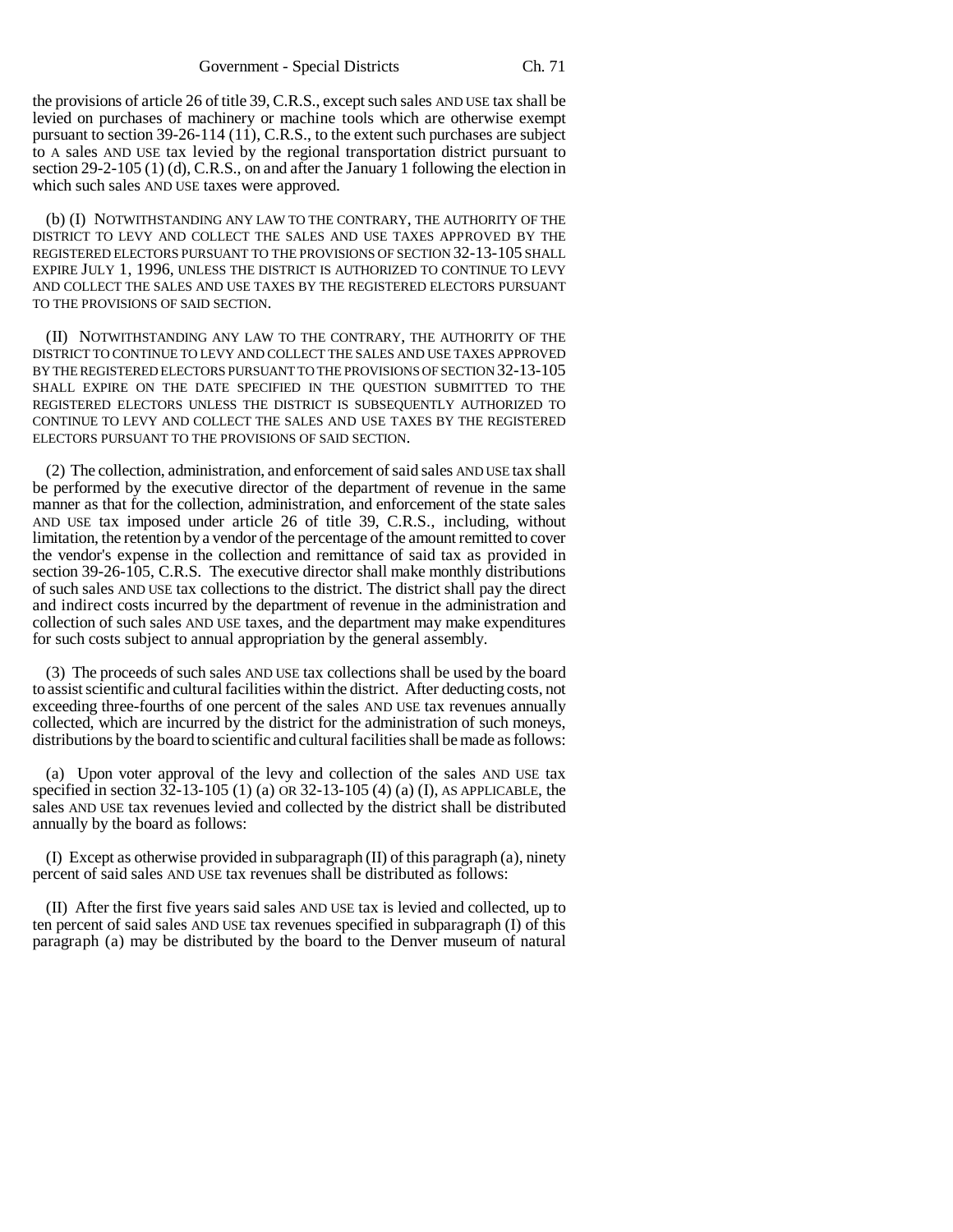#### Ch. 71 Government - Special Districts

history, the Denver art museum, the Denver zoological gardens, and the Denver botanical gardens pursuant to a formula adopted by the board. Such formula shall be binding on the board and may only be modified every five years thereafter.

(III) Up to nine percent of said sales AND USE tax revenues may be distributed by the board to the Denver museum of natural history, the Denver art museum, the Denver zoological gardens, and the Denver botanical gardens in such amounts as the board may determine appropriate based upon the factors of regional impact, accessibility, quality, and need.

(IV) Up to one percent of said sales AND USE tax revenues may be distributed by the board as follows:

(b) Upon voter approval of the levy and collection of the sales AND USE tax specified in section 32-13-105 (1) (b) OR 32-13-105 (4) (a) (II), AS APPLICABLE, the sales AND USE tax revenues levied and collected by the district shall be distributed annually by the board as follows:

(I) Ninety percent of said sales AND USE tax revenues shall be distributed to scientific and cultural facilities within the district which are not receiving moneys pursuant to paragraph (a) of this subsection (3) and which meet the following criteria:

(II) (B) After the first five years said sales AND USE tax is levied and collected, the board may modify, in its discretion, the weight to be given the factors of annual operating income and the annual paid attendance in the formula specified in sub-subparagraph (A) of this subparagraph (II). Such determination by the board of the weight to be given said factors shall be binding on the board and may only be modified every five years thereafter.

(III) Up to nine percent of said sales AND USE tax revenues may be distributed by the board to the scientific and cultural facilities which qualify to receive moneys pursuant to the provisions of subparagraph (I) of this paragraph (b) in such amounts as the board determines appropriate based upon the factors of regional impact, accessibility, quality, and need.

(IV) Up to one percent of said sales AND USE tax revenues may be distributed by the board as follows:

(c) Upon voter approval of the levy and collection of the sales AND USE tax specified in section 32-13-105 (1) (c) OR 32-13-105 (4) (a) (III), AS APPLICABLE, the sales AND USE tax revenues levied and collected by the district shall be distributed annually by the board as follows:

(I) Ninety percent of said sales AND USE tax revenues collected in each county comprising the district, pursuant to the provisions of section 32-13-105 (1) (c), shall be distributed by the board to scientific and cultural facilities within such county pursuant to the provisions of the plan submitted by each county cultural council as specified in subparagraph (II) of this paragraph (c). Said moneys shall be distributed to scientific and cultural facilities within the district which are not receiving moneys pursuant to paragraph (a) of this subsection (3) and which meet the following criteria: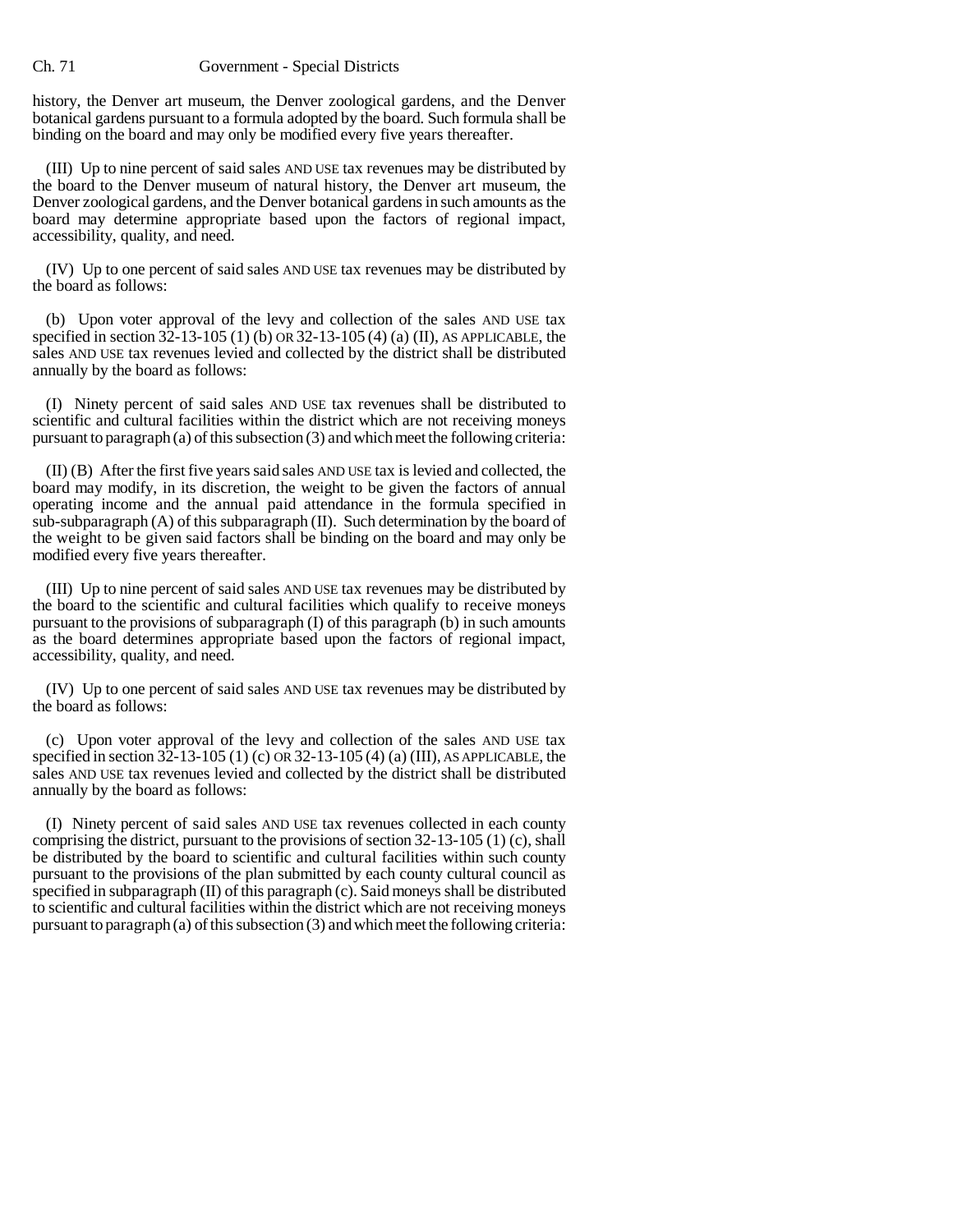(III) Up to nine percent of said sales AND USE tax revenues collected in each county comprising the district, pursuant to the provisions of section  $32-13-105$  (1) (c), may be distributed by the board to the scientific and cultural facilities which qualify to receive moneys pursuant to subparagraph (I) of this paragraph (c) as the board may determine appropriate based upon the factors of accessibility, quality, and need.

(IV) Up to one percent of said sales AND USE tax revenues collected in each county comprising the district, pursuant to the provisions of section 32-13-105 (1) (c), may be distributed by the board as follows:

(4) UPON ANY EXTENSION OF THE SALES AND USE TAXES LEVIED AND COLLECTED BY THE DISTRICT IN ACCORDANCE WITH SECTION 32-13-105, THE AMOUNT OF SALES AND USE TAX PROCEEDS EXPENDED AND DISTRIBUTED BY THE DISTRICT IN ANY GIVEN YEAR SHALL NOT EXCEED THE AMOUNT SPECIFIED IN THE BALLOT QUESTION FOR THE CURRENT FISCAL YEAR AND SHALL NOT EXCEED THE AMOUNT SPECIFIED IN THE BALLOT QUESTION AS ADJUSTED FOR INFLATION PLUS ANNUAL LOCAL GROWTH FOR EACH FISCAL YEAR AFTER THE CURRENT FISCAL YEAR. FOR PURPOSES OF THIS SUBSECTION (4), "INFLATION" HAS THE MEANING SET FORTH IN SECTION 20 OF ARTICLE X OF THE STATE CONSTITUTION AND IN SECTION 24-77-102 (8), C.R.S., AND "LOCAL GROWTH" HAS THE MEANING SET FORTH IN SECTION 20 OF SAID ARTICLE. WHENEVER THE AMOUNT OF SALES AND USE TAX PROCEEDS COLLECTED IN ANY FISCAL YEAR PURSUANT TO THIS ARTICLE EXCEEDS THE PERMISSIBLE AMOUNT TO BE EXPENDED AND DISTRIBUTED, THE PROVISIONS OF SECTION 20 OF SAID ARTICLE GOVERNING TAX REFUNDS SHALL APPLY.

**SECTION 4.** Article 13 of title 32, Colorado Revised Statutes, as amended, is amended BY THE ADDITION OF A NEW SECTION to read:

**32-13-107.5. Legislative declaration - submission to voters - severability.** (1) THE GENERAL ASSEMBLY HEREBY FINDS, DETERMINES, AND DECLARES THAT THE EXTENSION OF THE SALES AND USE TAXES IMPOSED PURSUANT TO SECTION 32-13-105 ARE EXTENSIONS OF EXPIRING TAXES SUBJECT TO THE PROVISIONS OF SECTION 20 (4) (a) OF ARTICLE X OF THE STATE CONSTITUTION AND ARE SUBJECT TO VOTER APPROVAL; THAT THE TAX PROCEEDS RESULTING FROM THE TAXES WHICH THE VOTERS MAY BE ASKED TO EXTEND ARE SUBJECT TO THE FISCAL YEAR SPENDING LIMIT OF THE DENVER METROPOLITAN SCIENTIFIC AND CULTURAL FACILITIES DISTRICT IMPOSED BY SECTION 20 (7) (b) OF SAID ARTICLE X; THAT SAID CONSTITUTIONAL PROVISION LIMITS THE GROWTH OF DISTRICT REVENUES BY RESTRICTING THE INCREASE OF FISCAL YEAR SPENDING TO THE RATE OF INFLATION PLUS ANNUAL LOCAL GROWTH; THAT THE BALLOT QUESTIONS SPECIFIED IN SECTION 32-13-105 FULLY DISCLOSE TO THE VOTERS THAT THE AMOUNT OF TAX PROCEEDS RESULTING FROM THE TAXES WHICH THEY MAY BE ASKED TO EXTEND WILL BE SUBJECT TO INCREASE AFTER THE CURRENT FISCAL YEAR BASED UPON THE FACTORS OF INFLATION AND ANNUAL LOCAL GROWTH SPECIFIED IN SECTION 20 (7) (b) OF SAID ARTICLE X; AND THAT THIS DISCLOSURE IN SAID BALLOT QUESTIONS IS FOR INFORMATIONAL PURPOSES ONLY AS THE GROWTH IN THE AMOUNT OF TAX PROCEEDS IS PERMITTED TO OCCUR ONLY AT THE RATE PERMITTED BY SECTION 20 (7) (b) OF SAID ARTICLE X.

(2) THE PURPOSE OF THIS ARTICLE IS TO SECURE A DEPENDABLE SOURCE OF REVENUE TO BE USED BY THE DENVER METROPOLITAN SCIENTIFIC AND CULTURAL FACILITIES DISTRICT TO ASSIST SCIENTIFIC AND CULTURAL FACILITIES WITHIN SAID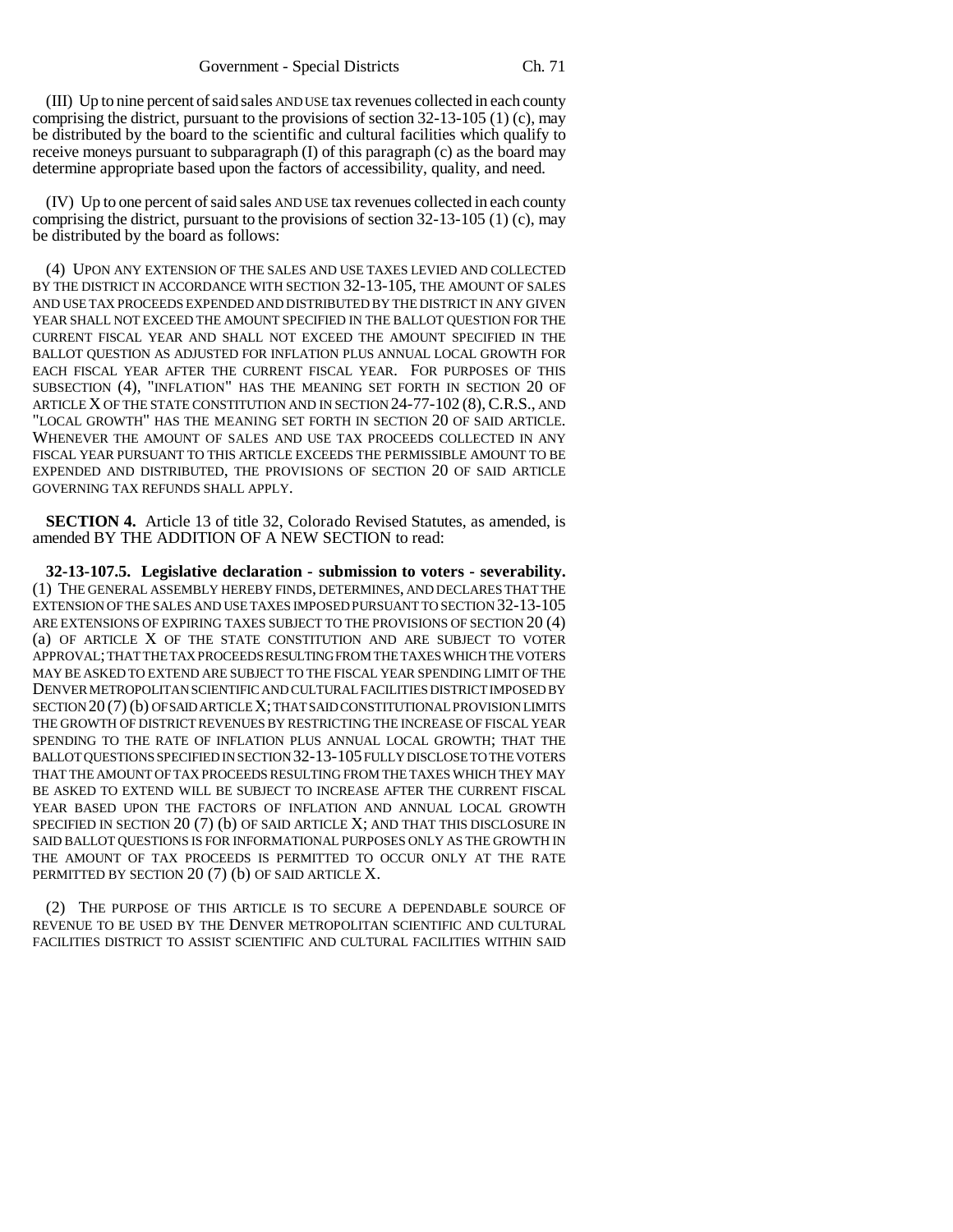DISTRICT AS SET FORTH IN THIS ARTICLE AND TO PROVIDE FOR A SOURCE OF REVENUE WHICH WILL GROW IN PROPORTION TO THE EXPANDING FINANCIAL NEEDS OF SCIENTIFIC AND CULTURAL FACILITIES. HOWEVER, IN THE EVENT THAT IT IS FOUND BY A COURT OF COMPETENT JURISDICTION THAT THE PROVISIONS OF SECTION 20 OF ARTICLE X OF THE STATE CONSTITUTION DO NOT PERMIT AN EXTENSION OF AN EXPIRING TAX WHICH INCORPORATES SUCH GROWTH IN REVENUES, THE PORTIONS OF THE BALLOT QUESTIONS SET FORTH IN SECTION 32-13-105 WHICH PROVIDE FOR AN ADJUSTMENT OF PERMISSIBLE REVENUES BASED ON INFLATION AND ANNUAL LOCAL GROWTH SHALL BE DEEMED TO BE SEVERABLE FROM THE REMAINDER OF SUCH BALLOT QUESTIONS AND THAT THE VALID PORTIONS OF THE BALLOT QUESTIONS ARE NOT SO ESSENTIALLY AND INSEPARABLY CONNECTED WITH OR DEPENDENT UPON THE INVALID PORTIONS THAT THE VALID PORTIONS WOULD NOT HAVE BEEN ENACTED WITHOUT THE INVALID PORTIONS.

**SECTION 5.** 32-13-106 (2), Colorado Revised Statutes, as amended, is amended BY THE ADDITION OF A NEW PARAGRAPH to read:

**32-13-106. Board of directors - powers and duties.** (2) The board shall have the following powers and duties:

 $(g.5)$  TO SUBMIT ANY QUESTION SPECIFIED IN SECTION 32-13-105  $(4)$ ,  $(5)$ , OR  $(6)$ TO THE REGISTERED ELECTORS WITHIN THE GEOGRAPHICAL BOUNDARIES OF THE DISTRICT AT THE APPROPRIATE ELECTION UPON THE PROPER SUBMITTAL OF A VALID INITIATIVE PETITION TO OR UPON THE ADOPTION OF A RESOLUTION BY THE DISTRICT;

**SECTION 6.** 32-13-108 (1) (b), (1) (c), (2), (3), (4), and (5), Colorado Revised Statutes, as amended, are amended, and the said 32-13-108 is further amended BY THE ADDITION OF THE FOLLOWING NEW SUBSECTIONS, to read:

**32-13-108. Petition or resolution for formation and levy of tax - petition or resolution for extension of tax - verification of signatures - election.** (1) (b) Such petition or resolution shall state that the proposed scientific and cultural facilities district would levy and collect FOR A PERIOD OF TIME NOT TO EXCEED TEN YEARS a uniform sales tax throughout the geographical area of the district at a rate not to exceed thirty one-hundredths of one percent upon every transaction or other incident with respect to which a sales tax is levied by the county, pursuant to the provisions of article 2 of title 29, C.R.S.

(c) Such petition or resolution shall be filed with the district court of such county BOARD OF COUNTY COMMISSIONERS OF THE COUNTY IN WHICH THE PROPOSED SCIENTIFIC AND CULTURAL FACILITIES DISTRICT WOULD BE FORMED.

(2) (a) The petition or resolution FOR THE FORMATION OF A SCIENTIFIC AND CULTURAL FACILITIES DISTRICT shall state the name proposed for the scientific and cultural facilities district and that the boundary of said district shall follow the boundary of the county in which said district is proposed.

(b) The petition or resolution FOR THE FORMATION OF A SCIENTIFIC AND CULTURAL FACILITIES DISTRICT may state any formula or criteria concerning the distribution of sales tax collections pursuant to section 32-13-110 (3); including criteria which scientific and cultural facilities must meet in order to receive moneys from the district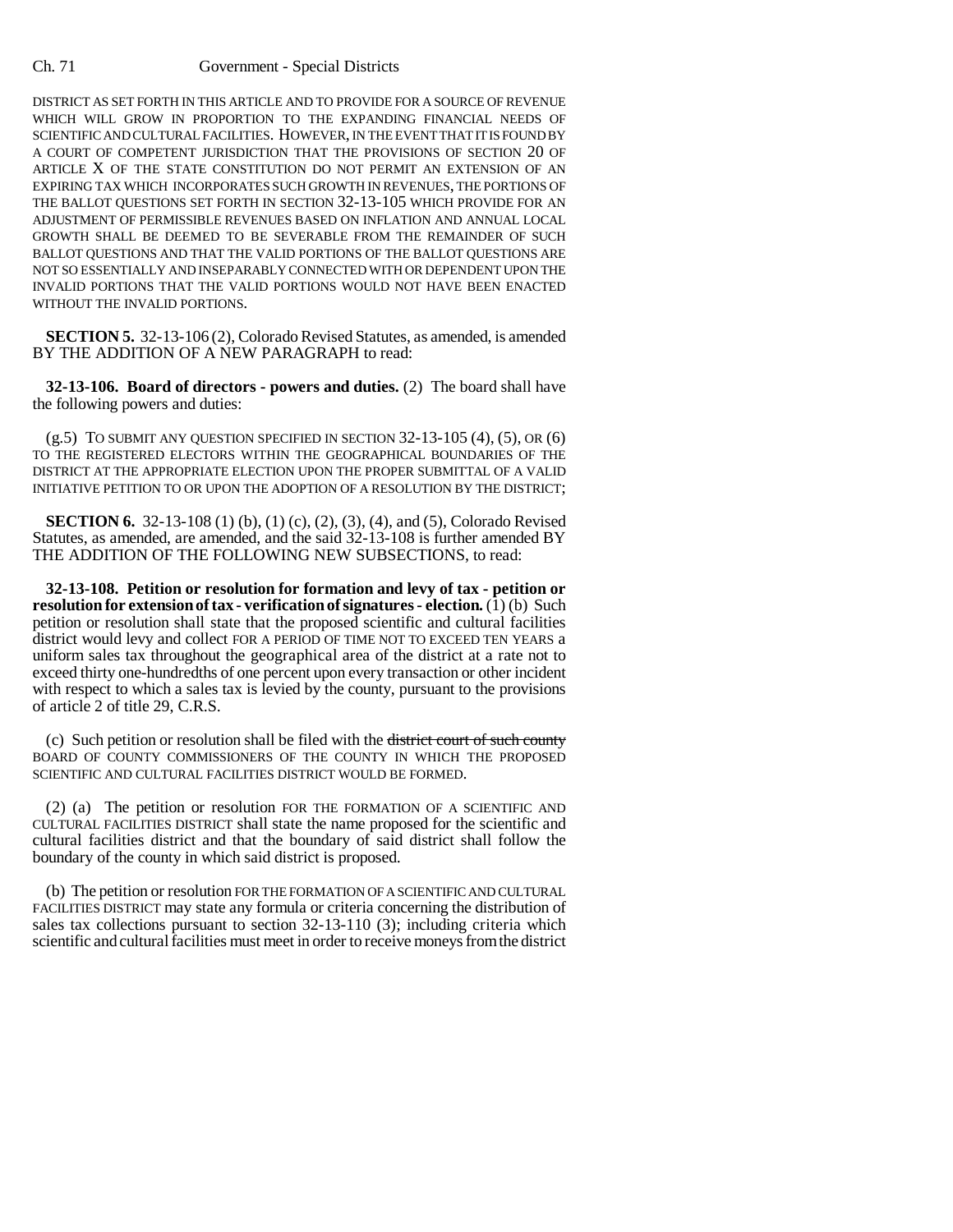which are in addition to the criteria specified in section  $32-13-110(3)(a)$  and  $(3)(b)$ . If the petition or resolution does include such formula or criteria and the registered electors of the county voting on the question vote affirmatively on the question of creation of the district and the levy of the tax specified in paragraph (b) of subsection (1) of this section, then such formula or criteria contained in such petition or resolution shall be binding upon the board.

(c) THE PETITION OR RESOLUTION FOR THE FORMATION OF A SCIENTIFIC AND CULTURAL FACILITIES DISTRICT SHALL STATE THE MONTH, DAY, AND YEAR ON WHICH THE AUTHORITY OF THE SCIENTIFIC AND CULTURAL FACILITIES DISTRICT TO LEVY AND COLLECT THE SALES TAX SHALL EXPIRE.

(2.5) (a) FOR PURPOSES OF COMPLYING WITH THE PROVISIONS OF SECTION 20 (4) OF ARTICLE X OF THE STATE CONSTITUTION, THE QUESTION OF WHETHER THE BOARD OF A DISTRICT CREATED PURSUANT TO THIS SECTION SHALL BE AUTHORIZED TO CONTINUE THE LEVY AND COLLECTION OF THE SALES TAX THROUGHOUT THE DISTRICT UPON EVERY TRANSACTION OR OTHER INCIDENT WITH RESPECT TO WHICH A SALES TAX IS LEVIED BY THE COUNTY, PURSUANT TO THE PROVISIONS OF ARTICLE 2 OF TITLE 29, C.R.S., FOR A PERIOD OF TIME NOT TO EXCEED TEN YEARS FROM THE DATE UPON WHICH THE AUTHORITY OF THE BOARD TO LEVY AND COLLECT THE SALES TAXES IS SCHEDULED TO EXPIRE, SHALL BE INITIATED BY A PETITION SIGNED BY THE REGISTERED ELECTORS OF THE DISTRICT IN A NUMBER NOT LESS THAN FIVE PERCENT OF THE VOTES CAST IN THE COUNTY FOR ALL CANDIDATES FOR THE OFFICE OF GOVERNOR AT THE LAST PRECEDING GENERAL ELECTION OR INITIATED BY A RESOLUTION ADOPTED BY THE BOARD OF THE SCIENTIFIC AND CULTURAL FACILITIES DISTRICT.

(b) SUCH PETITION OR RESOLUTION SHALL STATE THE NAME OF THE SCIENTIFIC AND CULTURAL FACILITIES DISTRICT AND THAT THE DISTRICT WOULD CONTINUE TO LEVY AND COLLECT A UNIFORM SALES TAX THROUGHOUT THE GEOGRAPHICAL AREA OF THE DISTRICT AT A RATE NOT TO EXCEED THIRTY ONE-HUNDREDTHS OF ONE PERCENT UPON EVERY TRANSACTION OR OTHER INCIDENT WITH RESPECT TO WHICH A SALES TAX IS LEVIED BY THE COUNTY, PURSUANT TO THE PROVISIONS OF ARTICLE 2 OF TITLE 29, C.R.S., FOR A PERIOD OF TIME NOT TO EXCEED TEN YEARS FROM THE DATE UPON WHICH THE AUTHORITY OF THE DISTRICT TO LEVY AND COLLECT THE SALES TAX IS SCHEDULED TO EXPIRE.

(c) SUCH PETITION OR RESOLUTION SHALL BE FILED WITH THE BOARD OF COUNTY COMMISSIONERS OF THE COUNTY IN WHICH THE SCIENTIFIC AND CULTURAL FACILITIES DISTRICT IS LOCATED.

(3) Upon the filing of such petition or resolution, the court shall fix a time not less than twenty nor more than forty days after the petition or resolution is filed for a hearing thereon. At least seven days prior to the hearing date, the clerk of said court shall give notice by publication of the pendency of the petition or resolution and of the time and place of hearing thereon. At the hearing, the court shall determine whether the requisite number of registered electors has signed the petition or whether the resolution has been properly adopted by the board of county commissioners. No petition with the requisite signatures nor any resolution passed by a board of county commissioners shall be declared void on account of minor defects, and the court may, at any time, permit the petition or resolution to be amended to conform to the facts by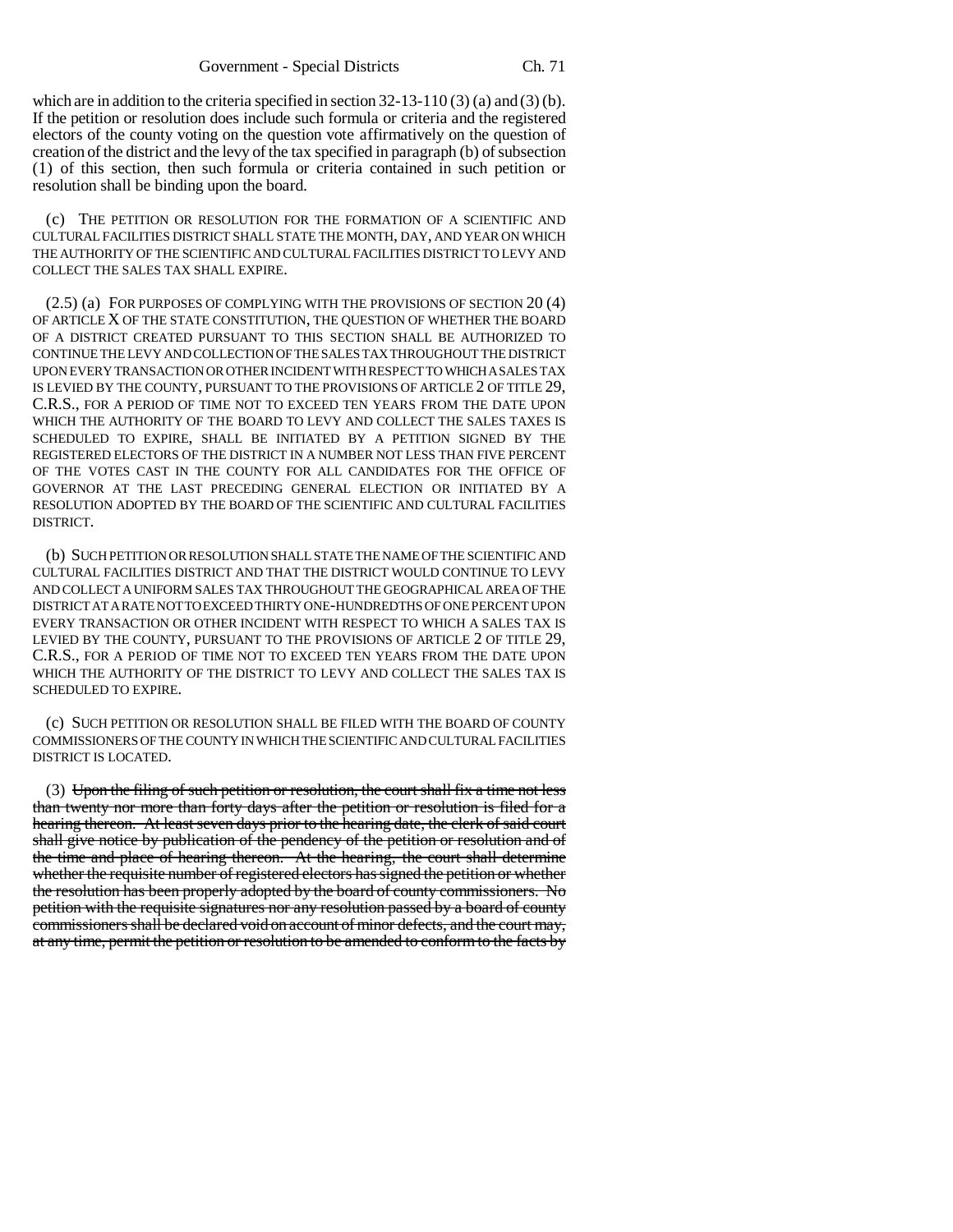#### correcting such defects.

(3.5) UPON THE FILING OF ANY PETITION PURSUANT TO THIS SECTION, THE BOARD OF COUNTY COMMISSIONERS SHALL TRANSMIT THE PETITION TO THE COUNTY CLERK AND RECORDER FOR VERIFICATION OF SIGNATURES. IF THE COUNTY CLERK AND RECORDER DECLARES THAT THE PETITION APPEARS NOT TO HAVE A SUFFICIENT NUMBER OF SIGNATURES, THE COUNTY CLERK AND RECORDER SHALL GRANT A FIFTEEN-DAY EXTENSION TO THE PETITIONERS TO CURE THE INSUFFICIENCY BY FILING AN ADDENDUM TO THE ORIGINAL PETITION FOR THE PURPOSE OF OFFERING THE NUMBER OF SIGNATURES AS WILL CURE THE INSUFFICIENCY. NO ADDENDUM OFFERED AS A CURE SHALL BE CONSIDERED UNLESS THE ADDENDUM CONFORMS TO THE SAME REQUIREMENTS IMPOSED UPON THE ORIGINAL PETITION AND UNLESS FILED WITH THE COUNTY CLERK AND RECORDER WITHIN THE FIFTEEN-DAY PERIOD AFTER THE INSUFFICIENCY IS DECLARED. ANY PROTEST REGARDING THE VERIFICATION OR SUFFICIENCY OF SIGNATURES ON THE PETITION SHALL BE MADE PURSUANT TO SECTION 1-40-118, C.R.S., AND ANY HEARING OR FURTHER APPEALS REGARDING SUCH PROTEST SHALL BE HELD IN ACCORDANCE WITH SECTION 1-40-119, C.R.S.

(4) (a) Upon said hearing, If it appears that a petition or resolution for the formation of a scientific and cultural facilities district AND THE LEVY AND COLLECTION OF THE SALES TAX satisfies the requirements specified in this section, the court, by order duly entered of record, shall direct that THE BOARD OF COUNTY COMMISSIONERS SHALL SUBMIT the question of the organization of the scientific and cultural facilities district shall be submitted at the next general election OR ELECTION HELD ON THE FIRST TUESDAY IN NOVEMBER OF AN ODD-NUMBERED YEAR, WHICHEVER IS HELD FIRST AFTER THE FILING OF THE PETITION OR RESOLUTION. ANY QUESTION SUBMITTED SHALL COMPLY WITH THE REQUIREMENTS OF SECTION 20 OF ARTICLE X OF THE STATE CONSTITUTION, AS APPLICABLE.

(b) IF A PETITION OR RESOLUTION FOR THE EXTENSION OF THE AUTHORITY TO LEVY AND COLLECT A SALES TAX BY THE SCIENTIFIC AND CULTURAL FACILITIES DISTRICT SATISFIES THE REQUIREMENTS SPECIFIED IN THIS SECTION, THE QUESTION OF WHETHER THE SCIENTIFIC AND CULTURAL FACILITIES DISTRICT SHALL BE AUTHORIZED TO CONTINUE THE LEVY AND COLLECTION OF SALES TAX THROUGHOUT THE DISTRICT SHALL BE SUBMITTED AT THE NEXT GENERAL ELECTION OR ELECTION HELD ON THE FIRST TUESDAY IN NOVEMBER OF AN ODD-NUMBERED YEAR, WHICHEVER IS HELD FIRST AFTER THE FILING OF THE PETITION OR RESOLUTION. ANY QUESTION SUBMITTED SHALL COMPLY WITH THE REQUIREMENTS OF SECTION 20 OF ARTICLE X OF THE STATE CONSTITUTION, AS APPLICABLE.

(5) (a) If at any such election a majority of the registered electors of the county voting on the question vote affirmatively on the question of the creation of the district and the levy of the tax specified in paragraph (b) of subsection (1) of this section, then the district shall come into existence and such tax may be levied and collected as provided in this article. If a majority of the registered electors of said area vote "No" on the question, the district shall not come into existence.

(b) IF AT ANY ELECTION A MAJORITY OF THE REGISTERED ELECTORS WITHIN THE GEOGRAPHICAL BOUNDARIES OF THE DISTRICT VOTING ON THE QUESTION VOTE AFFIRMATIVELY ON THE QUESTION AUTHORIZING THE DISTRICT TO CONTINUE THE LEVY AND COLLECTION OF THE SALES TAX SPECIFIED IN SUBSECTION (1) OF THIS